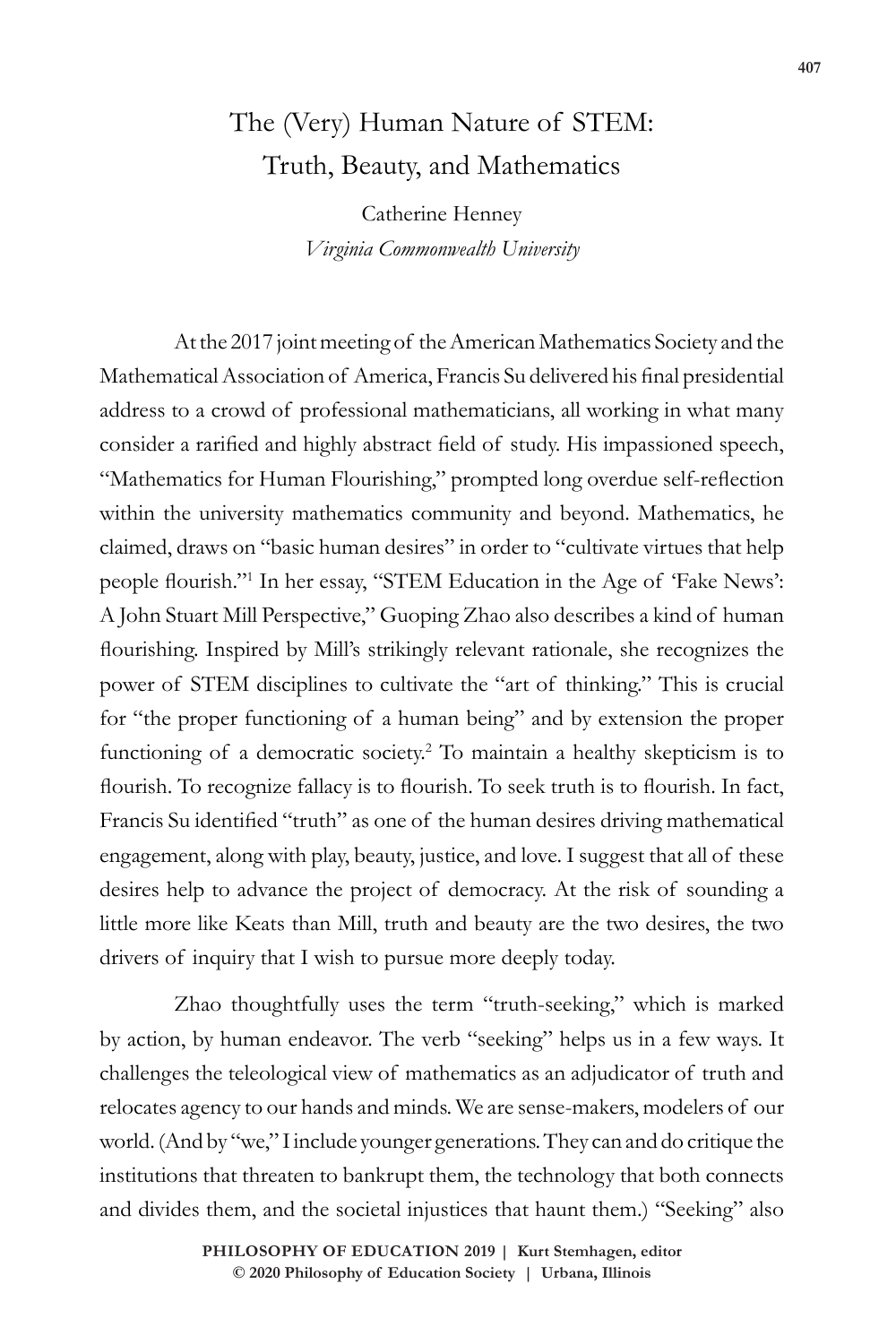injects a degree of uncertainty that has a bearing on our character as well as our mathematical knowledge. We seek, yet we are not guaranteed a satisfactory result. How should we handle contradiction, dissent, or no resolution at all? Classroom vignettes, stories about children and problems, can be instructive here if we view the classroom as *of the world* rather than a simulacrum of it.

Last year, a second grade class debated whether a circle is a polygon with a great number of small sides or a shape with no sides at all. They used magnifying glasses to scrutinize the boundaries of printed circles, hand drawn circles, and the circular features of everyday objects. Some believed that as a circle grows larger, its many sides shrink to dimensionless points. Others argued that those points could *never* be tiny enough and would still constitute straight sides. Deadlocked, they decided to ask the most knowledgeable people they could think of: eighth graders. Most of the eighth graders reiterated their formal learning (that a circle is not a polygon and therefore has no sides), yet there were dissenting voices. A circle, a few claimed, may or may not have sides. As if channeling John Dewey himself they reasoned, "It depends."<sup>3</sup>

The circle question was characterized by children's curiosity, flexibility, inflexibility, capitulation, confusion, and surprise. Later, the children's parents visited the classroom and recorded their own responses on a community bulletin board. They too did not uniformly agree. Mathematically, it was an unresolved question. There was no terminus to this "road to truth," as Mill would say. But what *virtues* came from interminable circles? In his address Francis Su said, "The quest for truth predisposes the heart to the virtue of humility."<sup>4</sup> Considering an alternative viewpoint doesn't merely require humility, it engenders it. The late P.M. Forni, co-founder of the Civility Project at Johns Hopkins University, wrote that among the most "civil utterances" is the question "What do *you* think?"<sup>5</sup> I agree with Forni, as long as the question is asked in earnest and the reply keenly heard.

I turn now to another basic human desire named by Francis Su: beauty. While Su emphasized the beauty *of* mathematics, I am interested in how our human aesthetic sensibility helps us come to know mathematics. This is an important distinction: the beauty *of* mathematics eludes many, and touting the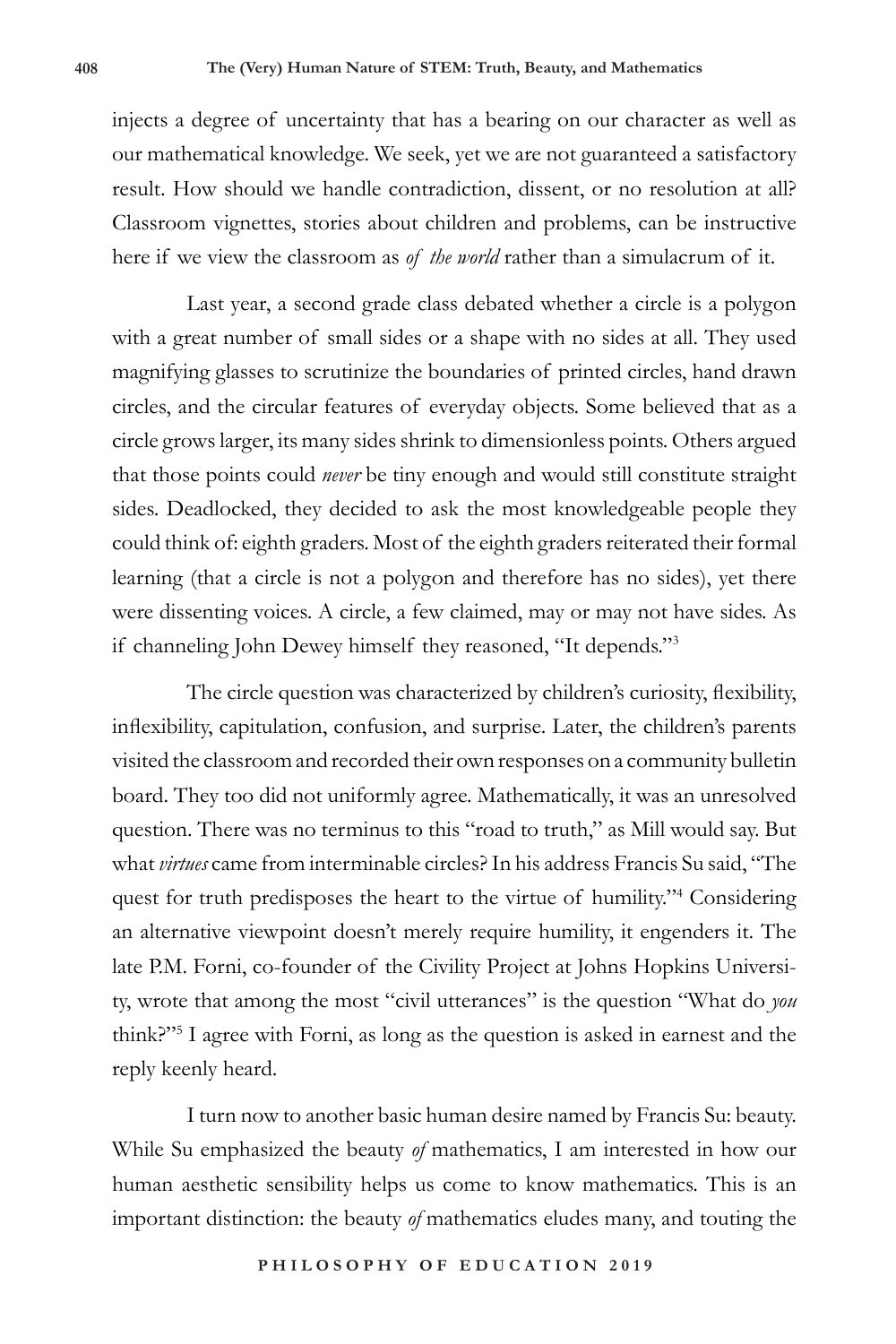discipline's inherent elegance or aesthetic nature risks pointing to a character flaw of sorts, as if certain people do not or cannot understand math well enough to appreciate it. In so doing, mathematics becomes a secretive, exclusive domain, knowable only to some. Our aesthetic sensibility should do precisely the opposite and make mathematics more knowable, not less.

Here is another classroom story, this one about a group of second graders investigating odd and even numbers. Rather than ask students what makes numbers odd or even, the teacher asked, "Which do you prefer?" The students had strong feelings one way or another, as I expect many adults do. Katie said, "I like even numbers because it's fair and everybody's happy. If my brother found two pennies, it would be fair because my brother would get one, and the other person would get another. Or if it was four, it would be two and two." She did not generalize the *2n* structure of even numbers but instead stated why she prefers them. If the prompt had been, "What makes a number even?" Katie might have responded with the same social context but without the affective qualifier "happy." Her classmate Jason also preferred even numbers because "even numbers are more round, but odd numbers are more pointed." This was no synesthesia at work but rather his sensitivity to the reflection symmetries of regular polygons.<sup>6</sup> Preference and its complementary state, aversion, are strongly linked to our sense of "rightness" and "fit." It is not that feelings about shapes *lead to* mathematical thinking. Much in the way Dewey described, Jason is already engaged in mathematical thinking because he is interacting aesthetically with his environment. Mathematics entirely detached from aesthetic and affective domains is therefore mathematics detached from a critical human endowment. Children "think and learn through qualitative discriminations intended to achieve states of coherence with their environments and interactions."<sup>7</sup>

Beauty is more than a human desire. It is a right of children, a means of understanding the world, and a safeguard against indifference and inhumanity. Educator Vea Vecchi says that the aesthetic dimension "is a process of empathy relating the Self to things and things to each other. … It is an attitude of care and attention for the things we do, a desire for meaning."<sup>8</sup> If beauty is an activator of mathematical learning, rather than a mere property of mathematics to be